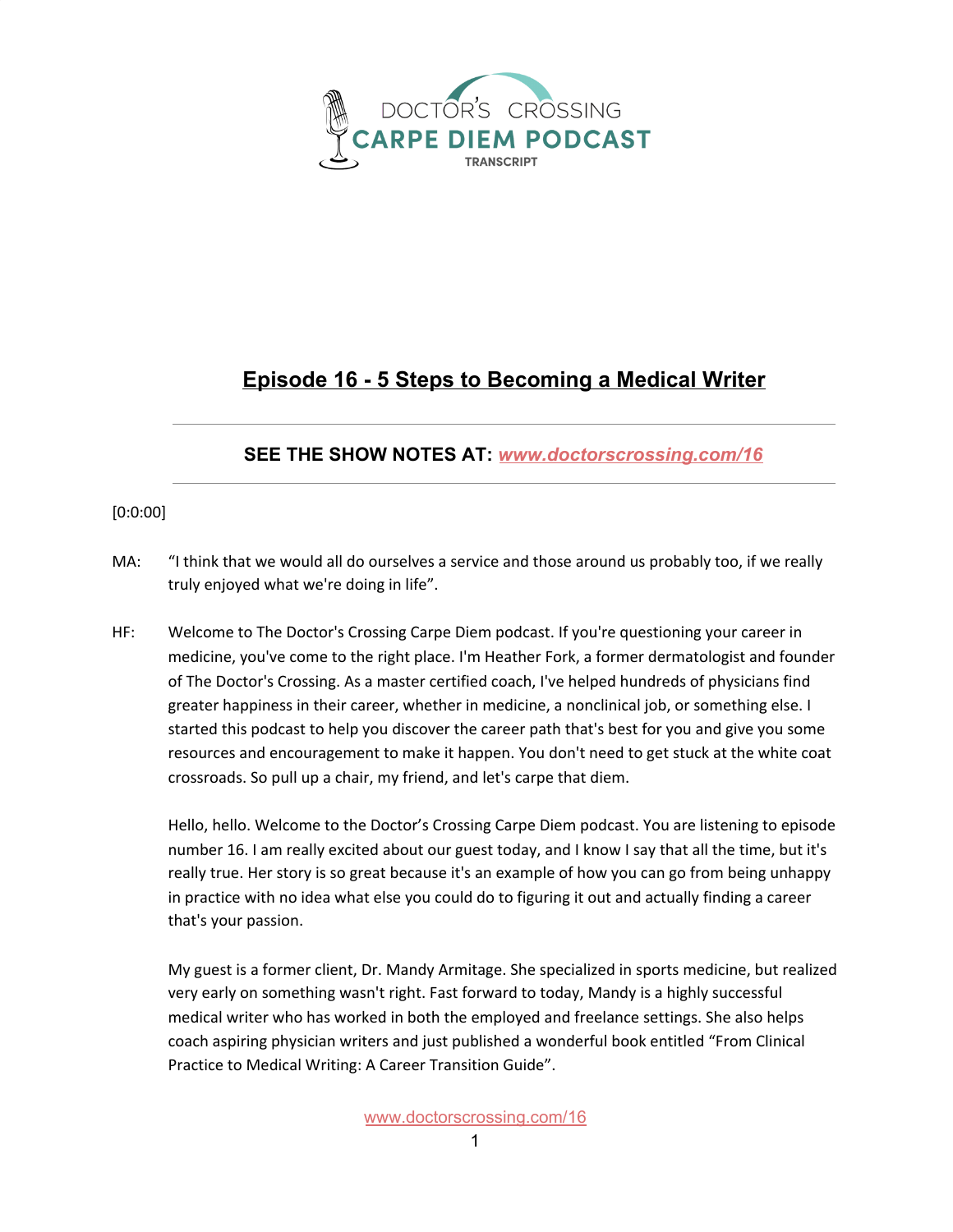

However, almost nine years ago, when she first contacted me, she was in her very first year out of her sports medicine fellowship, and things were looking bleak. On our initial call in March of 2012, she said to me, "I've just been practicing for six months and this is not for me. I'm just over it. I enjoy the people I work with and sports medicine, but when my pager goes off, I dread it and I'm having catastrophic thinking and anxiety".

It seems pretty daunting to think about how to change careers so early on, but Mandy's story is inspiring because not only did she find a new direction, but she was able to reconnect with a passion that was previously dismissed.

In this episode, Mandy will be sharing her story as well as laying out five steps for how you can become a medical writer. Even if you're not considering medical writing, I think you'll find hope and encouragement in her story as it's more proof that you can go from confusion at the crossroads to career fulfillment and happy life. It's my great pleasure to welcome Dr. Mandy Armitage to the podcast. She's joining us from Indiana. Hey Mandy, how are you?

- MA: Hi, Heather. I'm good. Thank you for having me. I'm so excited to be on your podcast.
- HF: Yeah. Well, we've been talking about this for a bit and I'm glad this moment has come. And I have your book in my hand right here, though. This is going to be fun to talk about it. So, I went back through our notes from coaching and it was really interesting to read them because your story has a lot of great pearls in it for anyone at the crossroads. So, let's dive in, take us back to that time in 2012.
- MA: Okay. It feels like ages ago, but I remember it like it was yesterday. So, as you mentioned, I had done residency in physical medicine and rehabilitation, and then went on to do a sports medicine fellowship before I took a job with an orthopedic practice in Florida. And that was my first "real" job.

But I was never one of those people that was truly thrilled about the idea of practicing medicine. And I guess, I didn't know how common or uncommon that was so I just kind of went along with it. As you know in medicine everything's kind of laid out for you, so I just followed the steps. I chose sports medicine because I really gravitated towards musculoskeletal medicine in residency and I really didn't care for a lot of the other stuff.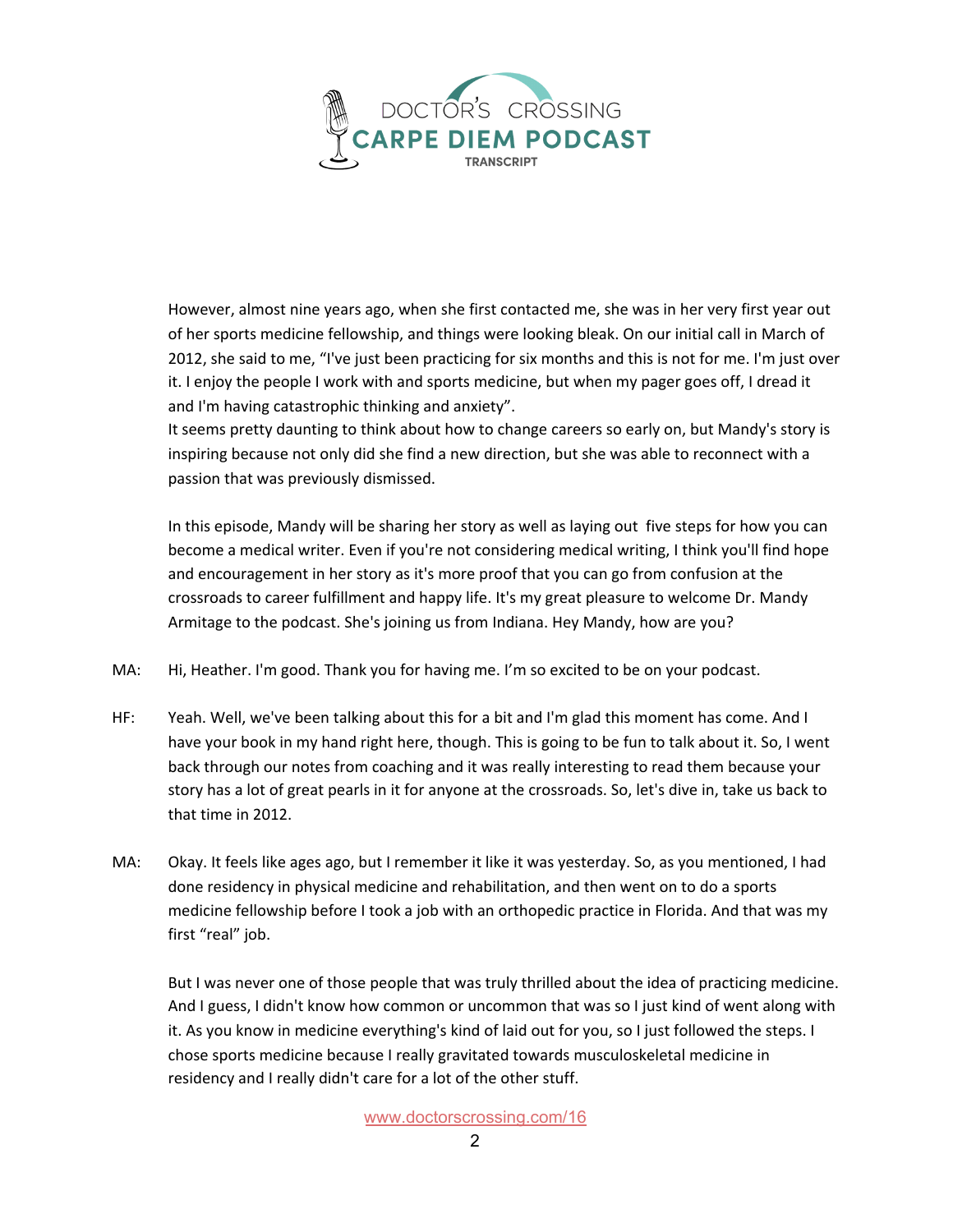

So, I thought I was on the right path. But as you were saying, about six months into it, I was thinking, "Gosh, I can't, I can't do this long-term. This is just not going to work out". As you mentioned, I would have a lot of anxiety on procedure days and I was always questioning like, what if I missed something? Or what if something bad happened? I was never involved in a lawsuit. It wasn't anything like that. It was more of just the possibility of that stuff happening. It just didn't feel right to me. I wasn't feeling a whole lot of joy in what I was doing day to day. In other words, I really enjoyed the medicine of it. I just didn't enjoy the practice of it all. If that makes sense.

- HF: Yes. It's common when you're a new attending to having anxiety, to even do catastrophe thinking. One of the questions people might be wondering is, "Well, could she have just stayed and worked through that? Or are you just running away from the fear?" How did that go for you?
- MA: That's a good question. And I did wrestle with that. Sometimes to this day, I think what if I would've stayed longer, but ultimately, I think I would have arrived at the same decision because looking at the big picture of things, there were other clues that things could continue to be challenging. I kind of saw the direction medicine was going in. You're forced to explain the anatomy, the pathophysiology, the X-rays. You have to explain so much to a patient and then get into why do they need physical therapy, why they don't need surgery, why they don't need the MRI. All of these things, you have to do it all in 15 minutes and really explain all of that stuff to the patient, to get them sort of on the same side, to come up with a treatment plan together. And I just found that was going to be really challenging, trying to cram all these patients into one day and 15-minute time slot. On top of that, you've got all the insurance stuff, reimbursement the RVUs, just all of it. I was like, "Ugh, I don't think I can do it".
- HF: Yeah. And in this process that we went through, it was interesting because even in the very first session, I have highlighted that you had an interest in writing and editing. However, it wasn't just automatic "Oh yeah. Let's do that". You explored different options, including another clinical job.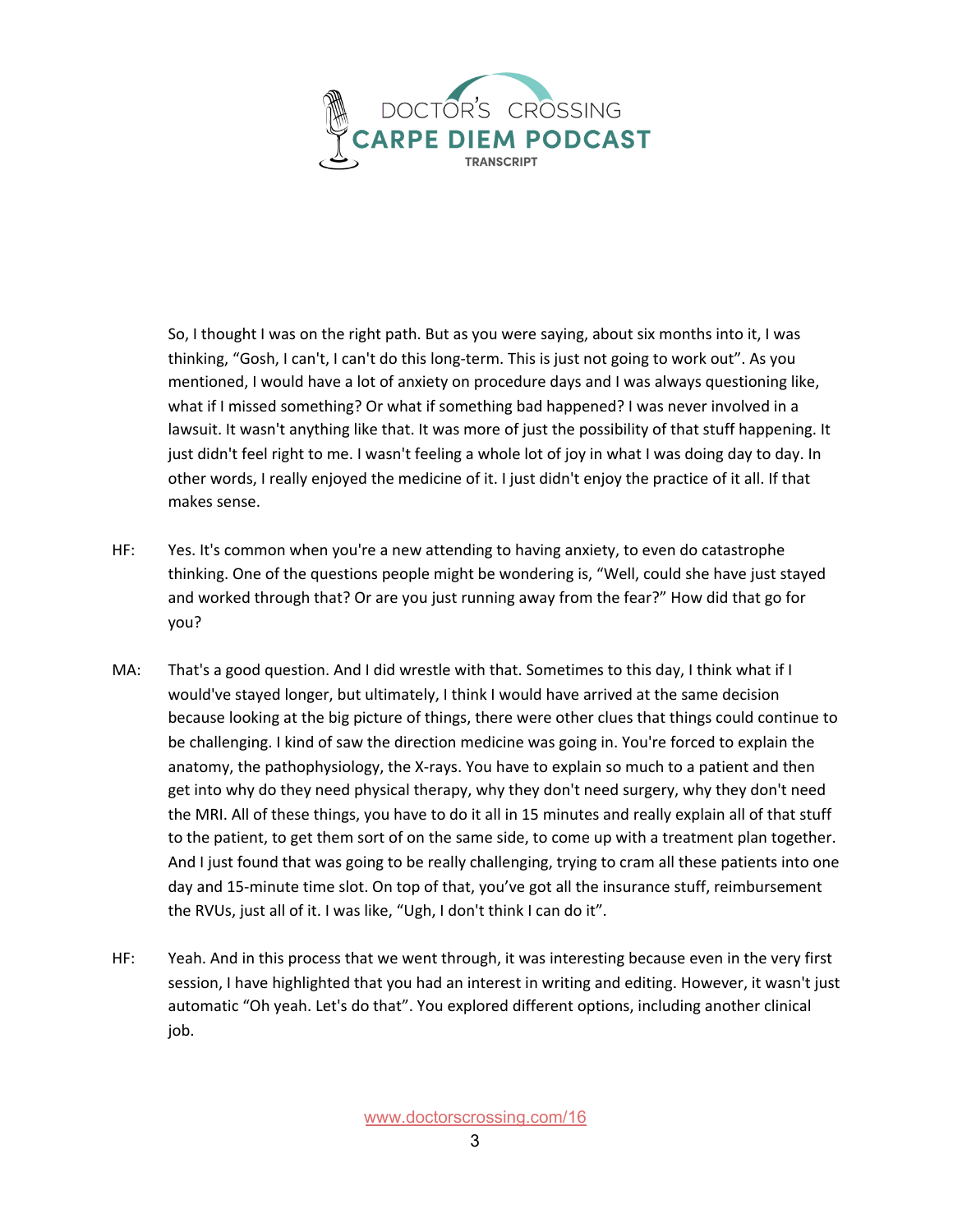

- MA: That's right, that's right. I was entertaining the possibility of another clinical opportunity. I'm so grateful for my time working with you because I think had it not been for that I wouldn't have gravitated towards writing. Even though looking back on it, I had enjoyed writing projects in undergrad and there was a different project in residency that was involved in that I really liked. And when I was in fellowship, I wrote a book chapter that consumed a lot of my time. I really enjoyed all of those things but I never thought of it as a career possibility. So, I'm so glad we got into that.
- HF: Right. It's an interesting thing when you go back and try to piece everything together as "Who is the person who's going to go and pursue that passion, and then who is the one who's going to go and try to make it work?" For physicians, they may actually find that it is a good fit to take care of patients and that's what they're meant to do. So, there's a lot of pieces of information that come in to help inform how you go forward. As we go through these five steps, I want you to continue to share your story of how you made this transition, but let's start with step number one.
- MA: If you're interested in medical writing, **step one is to decide if medical writing is right for you.** In other words, you've got to start by doing some research, which I feel is probably true. I mean, you're the expert, but I feel that's probably true for most nonclinical physicians. You got to do the research to see if it sits right with you. And so, in this regard, you can find a lot of information online. You can speak with other medical writers who have clinical backgrounds, reach out to folks on LinkedIn, but basically find out what it's all about and to see if that resonates with you.

In my book, I go into a lot of detail about the skills that you need, because it's not just a love for writing, right? You've got to have attention to detail. You've got to be okay with not having the final say on a lot of things because you're answering to other editors, publishers, whatever it is. So, there are a lot of ins and outs that you really want to familiarize yourself with before you decide if it's right for you.

And then once you get to know about the medical writing landscape, and you understand more about the different types of medical writing, then you can sort of hone your focus on what type of medical writing. And when I say types, I mean things like do you want to write for patients or do you want to write for a clinical audience? Do you want it to be more in scientific or more of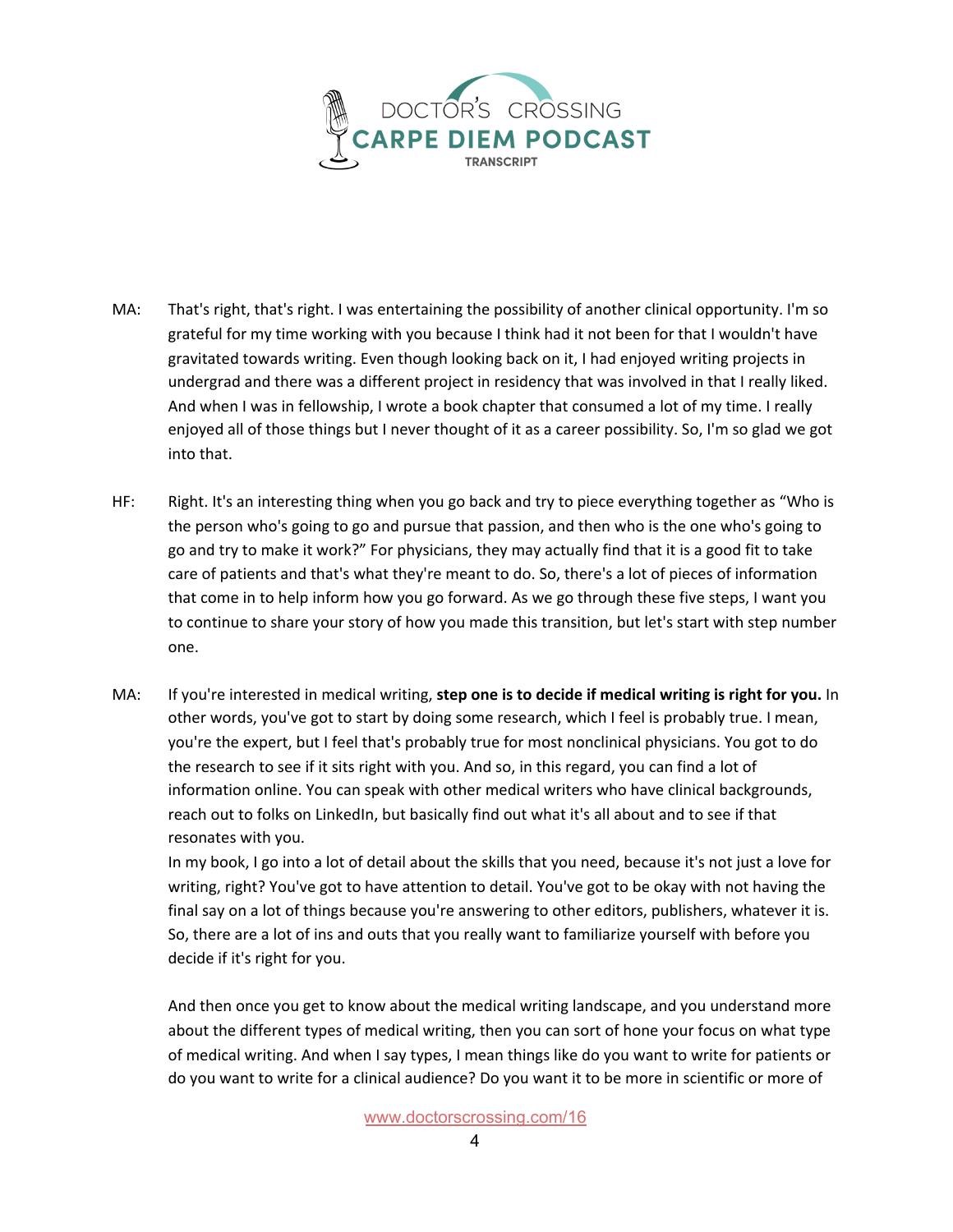

like a storytelling kind of work? And then that will help drive your decision on which way to go next for step number two.

- HF: Do you remember if there was a point when you actually felt like, "Yes, I'm all in. I'm going in this direction. I don't know if it's going to work out, but this is for me"?
- MA: It was probably around the time that I enrolled in the writing course. So, I made the decision to go forward with medical writing and I gave my notice. And at that point I was seeing fewer and fewer patients in the clinic. And that allowed me to have more time to focus on writing, but I believe it was right around the time I decided to enroll in that particular course, because luckily, you're the one that told me about the course. Thankfully you did. It was geared towards people with advanced degrees who were interested in medical writing. So, in other words, doctors, dentists, Pharm D.s, PhDs. This course was geared towards those folks with advanced degrees who wanted to get into that field. I think that may have been my light bulb moment. Like "My goodness, it's not just me. There's not something wrong with me. Other people want to do this too, so I'm going to do it and I'm going to make the best of it".
- HF: And you had guts too, because you gave your notice pretty early on. We only worked together formarly for about six months and early on in that you gave your notice, like you said, you were taking that course. So, I like how you put that faith in yourself. No guts, no glory.
- MA: Right, exactly. No guts, no glory. I'm a little surprised to be honest because I tend to be a worrier. I'm one of those anxious people. So, I'm a little surprised that I just went for it, but it is what it is and it worked out.
- HF: Yeah, it did. It did. And I just like to point out here that Mandy is stood out as a type six on the Enneagram, We've talked about that type six which is called the loyal skeptic. Very common for physicians, they make great doctors. However, they can be skeptical and they are fairly risk-averse though. This was something I think in your soul that was talking to you.
- MA: Yeah, I knew. I mean, something in me was telling me that, "Look, if you stay in this position, you're just going to continue to be miserable. So, you have to make a change now".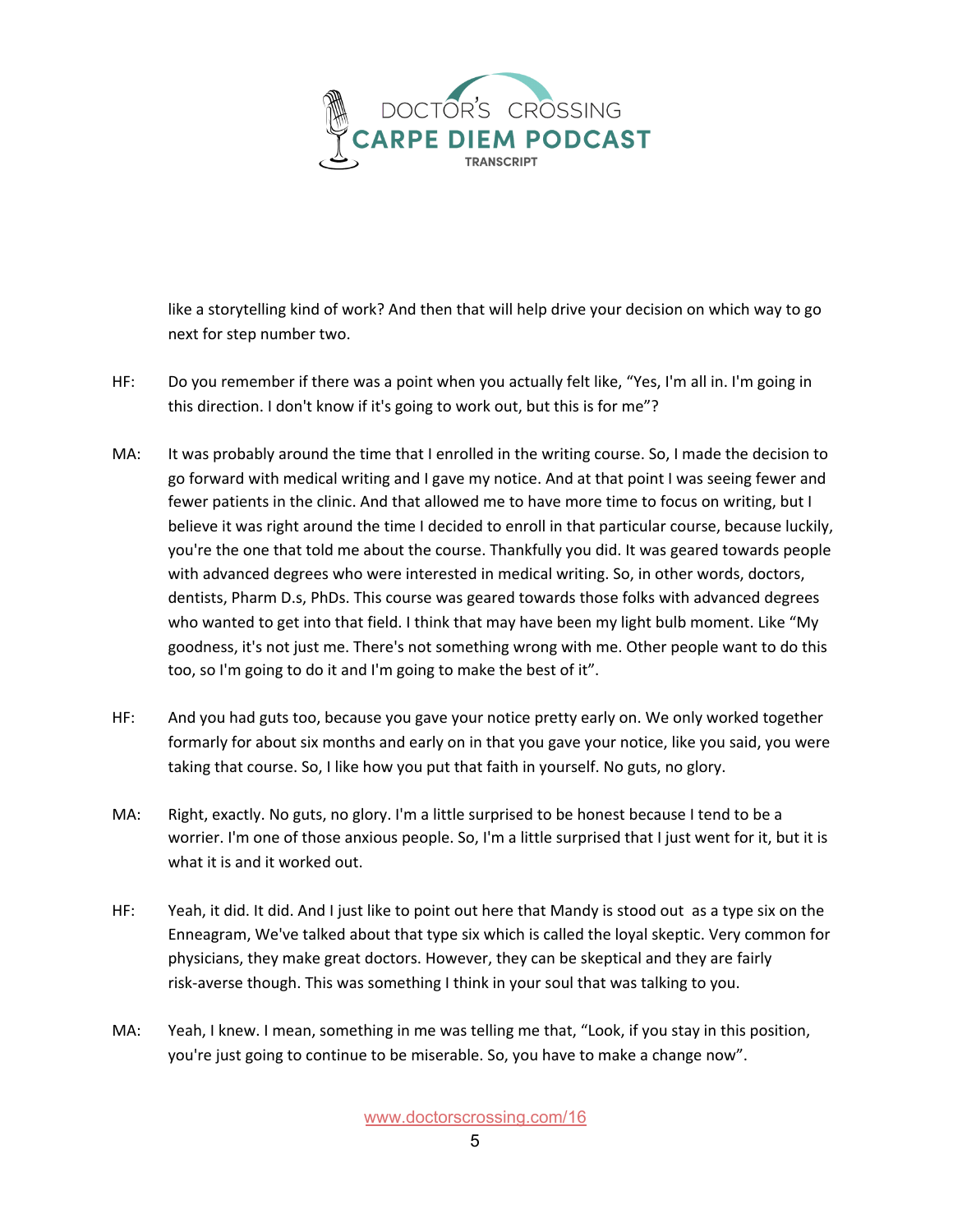

- HF: Great. So, number one was the deciding medical writing is for you. Take us to number two.
- MA: Sure. **So, number two**. Once you understand a little bit more about the medical writing landscape, in other words the different types of medical writing, whether it's regulatory writing, CME writing, writing for patient audiences. Once you have identified which way you want to go, **then you can figure out whether or not you need to improve your writing skills.** And unless you've got an undergrad degree in English or something like that, you're probably going to want to beef up your skills in some regard. It doesn't mean you have to go back and get a whole new degree, but you should try to practice your writing and do it in a way where you are receiving instruction, but you're also receiving feedback. So, I really feel that getting real-time feedback on your writing is going to help you improve your writing skills quite a bit.
- HF: I liked how you mentioned in the book about writing for patients. And you said, if you think writing for what you mentioned a sixth-grade reading level is easy, just try it. It's not as easy as it sounds.
- MA: It's really not. And it's funny because when I was in practice, I started a blog and it was more for my own entertainment than anything, but it was supposed to be somewhat educational in nature. I would write about it. I'd be watching football on Sundays and start writing about concussions or some things like that. And a couple of my patients found it and they were like, "Oh, this is really helpful". But I recently came across some of that old content and I thought I was doing such a good job writing for a patient audience. Oh my gosh, no, it's so high level, no way that would fly now. But that just goes to show the more you write, the better you get.
- HF: Exactly, exactly. **So, building your skills and getting feedback was the number two.** What's number three?
- MA: **Number three is to start working on a portfolio of your work.** So, any time you are looking for work in medical writing, whether it's on a freelance basis or even an employed position, you're going to need to demonstrate to whoever's hiring you, that you do have good writing skills. So that's where a portfolio comes in handy.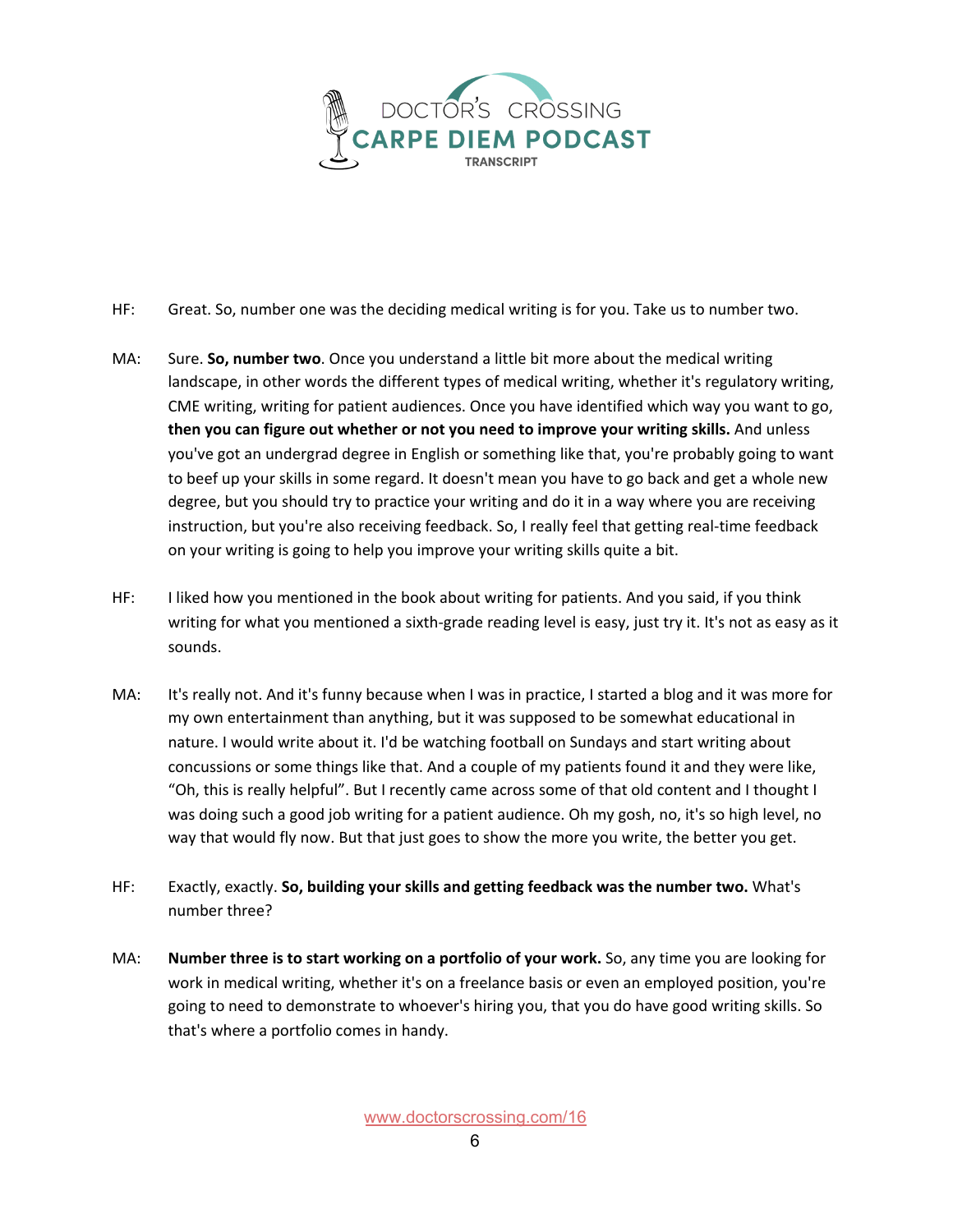

In the course I took, there was some instruction about how to collect these pieces and how to build a website to showcase those pieces. Depending on where you are and what your goals are, you might not necessarily need a website, but I will say there are some really cheap and easy options these days to do that. And again, it's a great way to showcase your writing samples. If you're not quite there and you're not ready to build a website, that's okay. But you do start collecting your writing samples so you have them easily accessible for when you are applying for either gigs or a full-time position, whatever it is.

I just want to emphasize how important this is because these days it's not enough just to have the knowledge in a particular therapeutic area. You need to be able to demonstrate that you can write well.

As a hiring manager I've worked in a couple of situations where I was responsible for building out a team of medical writers and I've sifted through a ton of applications. I will say that I would be very unlikely as a hiring manager to hire someone without seeing any samples of their work. So even if it's something you haven't been paid for, if you want to sit down and you just start writing short pieces on your own, that's better than having nothing at all.

- HF: And you make a good point too. In the book you said, "Don't expect to get work based on a certificate".
- MA: That's right.
- HF: We love certificates. We love taking the courses. And I think what can happen with physician's interest in medical writing as they go on, they pay money, they take this course. And then after the course, when they actually have to sit there and do some writing to potentially make a portfolio or get paid, they discover they don't really like writing as much as they thought they would.
- MA: Yeah, that can happen, that can happen. I'm glad you made that point because that supports number two, build your skills. And that's another reason to take a course. If you get halfway through it and you're like, "Oh, I don't want to do this" then now you know. Check it off the list and see what else there is.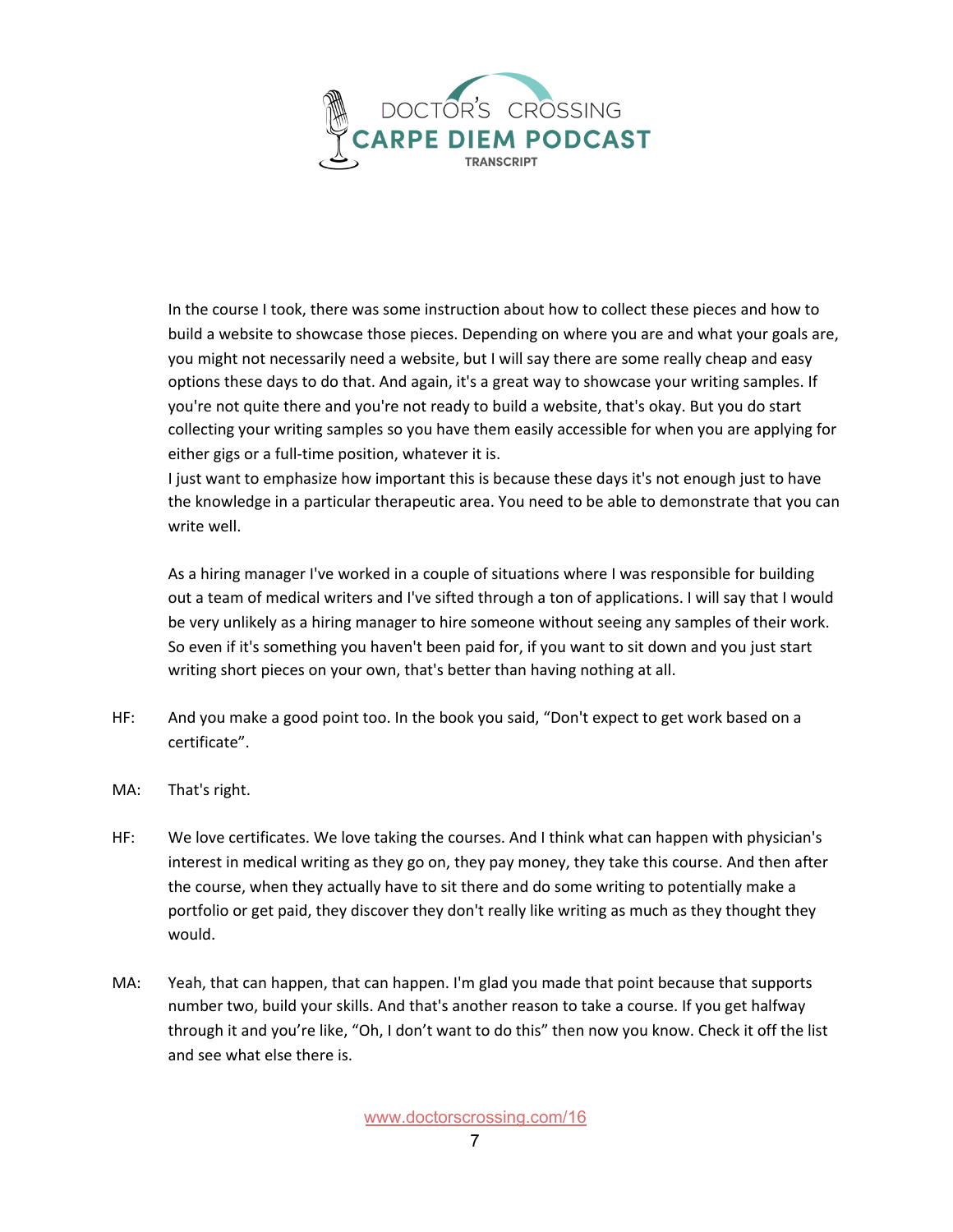

- HF: Exactly, exactly. There's another thing I like, and you talk so much about just, start writing, to start writing. If someone were to even before they took a course, say, "I'm going to write five articles on something that interests me". If they get through those five articles, then that's some good proof that they might really want to be a writer before they even paid money for a course.
- MA: Exactly. Yeah, it is. Again, you can do it on your own just to see if you like it. A lot of folks will write blog posts that they share on Medium or their LinkedIn feed or KevinMD. And those are great. Those are usually physician facing. But if you think you want to write for patients, just sit down and start writing stuff, right?
- HF: Yeah, write for your patients. Wire some educational handouts for them and see how you like it. And then you have some handouts, that's the worst, you're not wasting your time.
- MA: Right, right. You still get use out of them.
- HF: All right. So that was number three, create a portfolio. What's number four?
- MA: **Number four is networking.** And it's not just networking, it also parlays into how you find the work. When I'm consulting with physicians or the clinicians that want to get into medical writing, that's often one of the biggest questions is "Okay, I'm ready. I'm ready to write. How do I find the work?" And networking plays a big part, and I'll talk about that. I'll try to boil it down as quickly as I can.

Networking is helpful in several aspects. Number one, you want to get on LinkedIn. And I know in the clinical world, most people don't have a great use for LinkedIn and that's fine. But Heather, I'm sure you tell people this all the time, outside of the clinical world, LinkedIn is going to be pretty important, not just in medical writing, right?

- HF: Yes, yes, yes. And I'm working on my LinkedIn course right now for you guys though.
- MA: Excellent.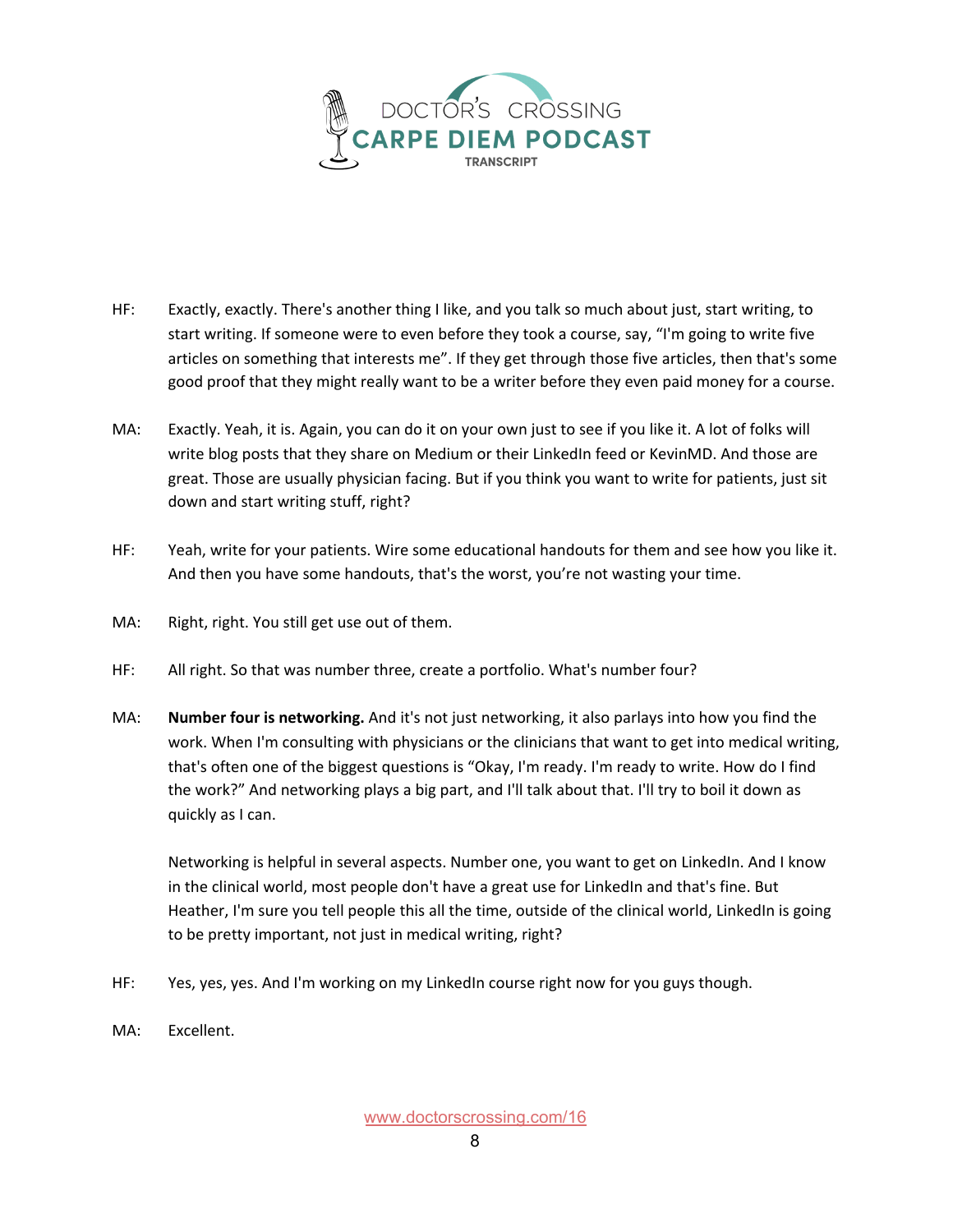

- HF: It'll be ready before hopefully the late spring.
- MA: When I had just gotten started, I had left practice, I had taken the course. I started my freelance medical writing business. I started connecting with people on LinkedIn and I made a couple of connections with other medical writers that were busy enough that they wanted to subcontract some of their work. In other words, they had a lot of work coming in, maybe couldn't meet their timelines. And so, they hired me to do part of that work for them. And again, I found those folks on LinkedIn. That was really helpful.

Also, another resource is the American Medical Writers Association. I highly recommend joining AMWA for anyone who's interested in becoming a medical writer. Not only do they have tons of information on their website and a ton of resources, it's a great way to network and get to know your medical writing colleagues. So that's another way.

An additional perk of AMWA is that they have what's called a freelance directory. So, if you're interested in getting freelance work, you can pay an additional fee to list yourself in their freelance directory. And then clients can essentially search that directory for writers that they need. They can search by their background. So, they can search for editor writers, they can search for physician writers, what have you. They can search by therapeutic area. They can by type of medical writing. So that's a great resource as well.

But in terms of networking, I recommend getting on both LinkedIn and AMWA to try to reach out and talk to other folks. I found it helpful personally when I was getting started. So that's why I recommend it.

HF: Those are really, really great suggestions. AMWA is a really wonderful organization. And I went to their annual conference. This was pre-COVID when it was in San Antonio here. And it was really fun and you do get to meet a lot of writers. The majority were women, but there were some guys there. And a lot of them wore very practical shoes. Writers seem very down to earth, to me, practical people and very interested in helping mentor other writers. Do you have any tips, Mandy, for so many physicians when they hear "network, put yourself out there", their shoulders droop and they feel really hesitant?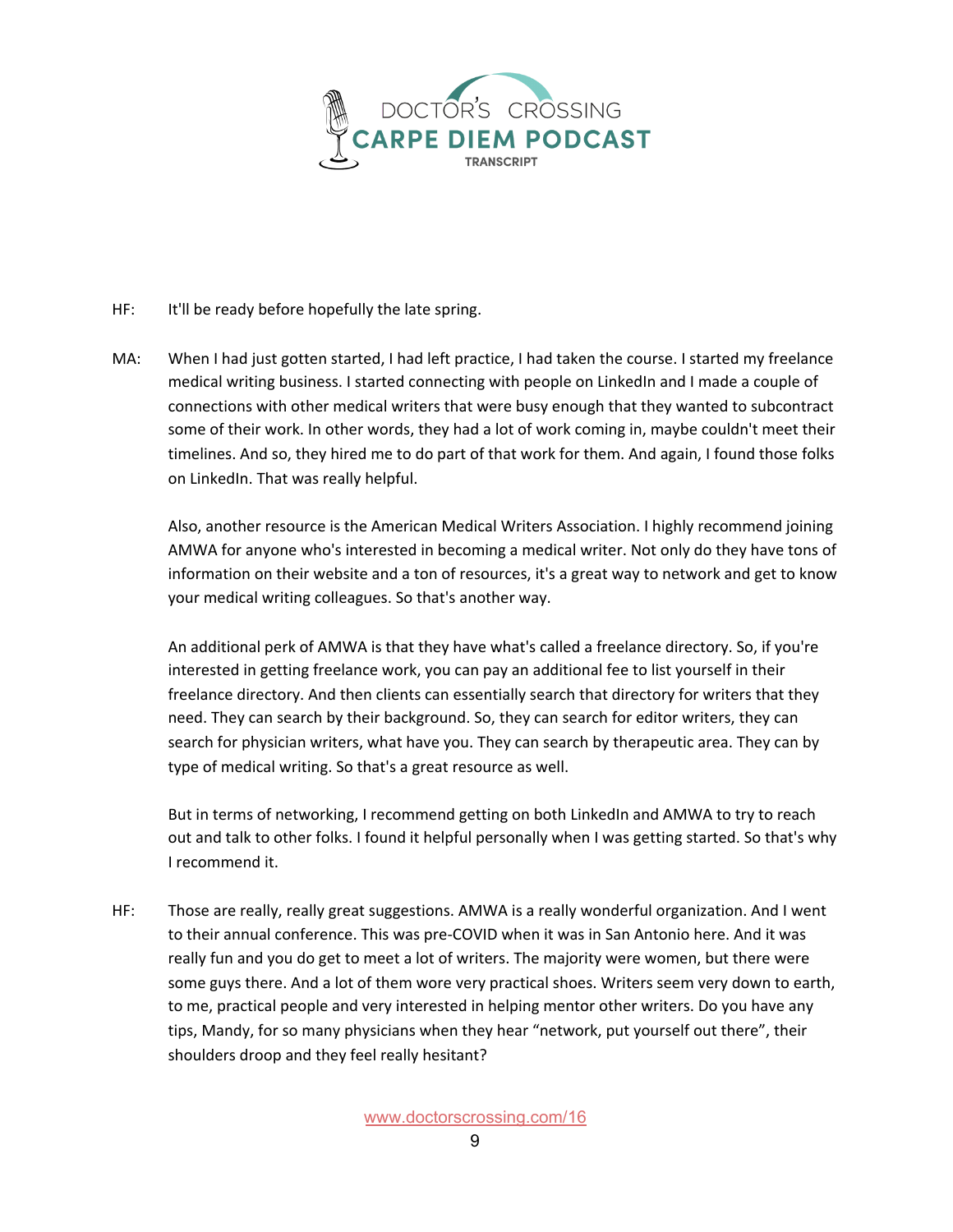

- MA: Yeah. I can understand that. You and I have talked about this several times. When you're on a clinical path, everything's sort of laid out for you. You are going to med school, then you do your residency and then you do your fellowship and then you find your job and then it's kind of step-by-step, it's laid out for you. So, it does put people a little bit outside of their comfort zone, but I will tell you, correct me if you disagree with me here Heather, but I would say anything you do outside of the clinical arena will require you to put yourself out there.
- HF: Yes. Again, and again, not just once but many, many times.
- MA: Exactly. Because at the end of the day, nobody wants this as badly as you do. There are people out there that are very helpful and we'll put you in touch with other people, but at the end of the day, it lands on you to make those connections and make this transition happen.
- HF: Yeah. You have to want it. You really do. It's not easy.
- MA: Every once in a while, you talk to somebody who was in the right place at the right time or an opportunity kind of landed in their lap, but for the majority of us, we have to work for it.
- HF: Yeah. And that's part of the reward. There's something really satisfying about putting yourself out there, challenging yourself, doing things that are scary and having them work out. To me, that's more fulfilling than the money, than status, than any certificate. That really is soul-fulfilling.
- MA: Indeed.
- HF: All right. So, number four, that was networking. Tell us about number five.
- MA: **Number five is finally landing your first job or your first gig. Insert an applause here.** What's great about it in medical writing is that there are so many different avenues you can take it. And I like to break things out into freelance and employed. As a freelance writer, once you get your first gig on your own, it's pretty exciting. Going back to what you were saying, you feel like you've really accomplished something because you won that first gig on your own. And then the key there is to keep your clients, right? That's the best piece of advice that anybody could ever

[www.doctorscrossing.com/16](http://www.doctorscrossing.com/16)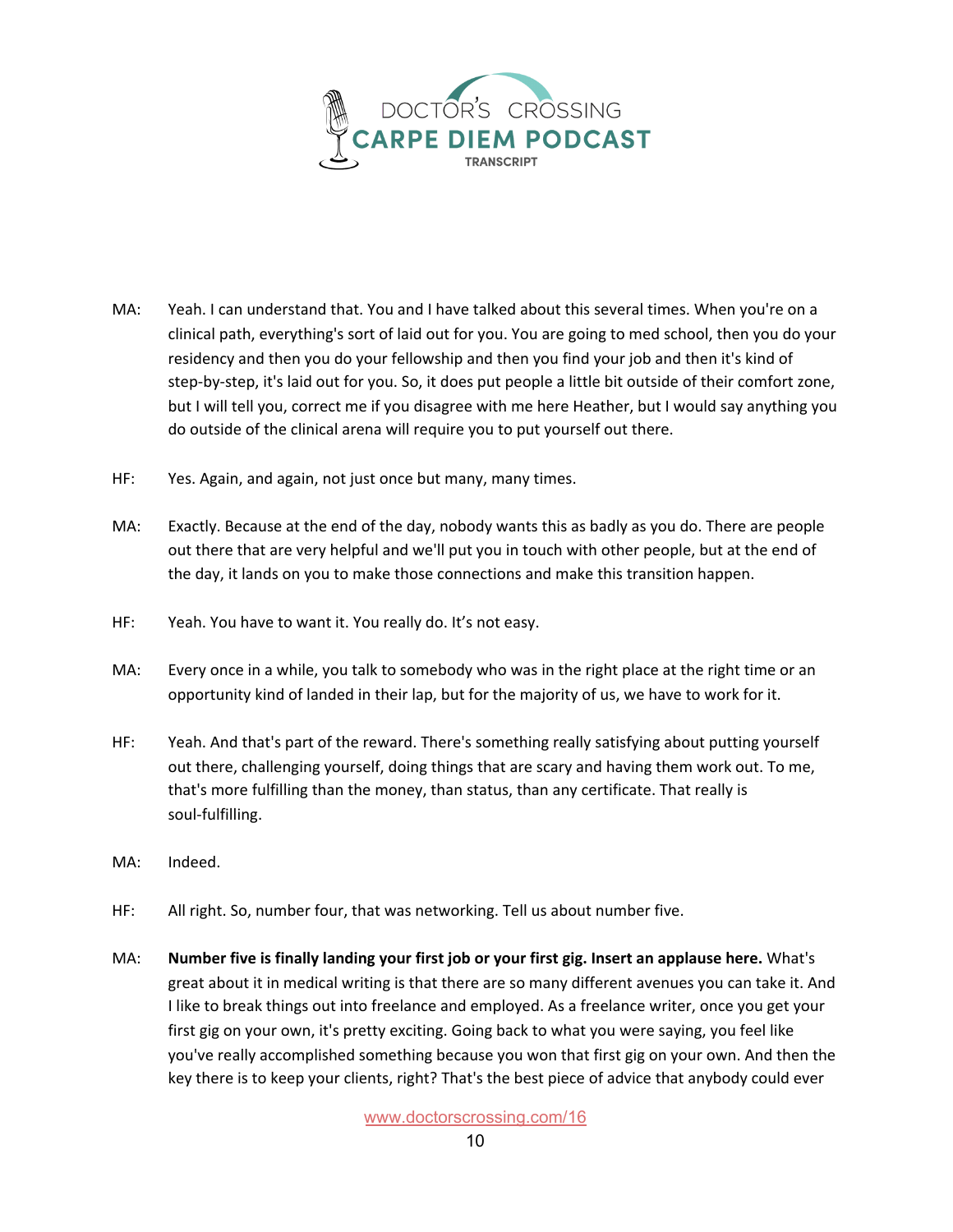

give a freelance writer. You make your clients happy and then the work will keep coming to you. I will pretend like it's that easy, but that is probably one of the most important aspects of having a successful freelance business. It's just keeping the clients happy. Because not only will they come back to you with more work, they'll also tell their friends, if you will.

When I had just started out with my freelance business, my husband and I had moved to San Francisco because he took a job with a startup company. So, we packed up and moved across the country, but it was great living in San Francisco because that allowed me to cover a lot of medical conferences being in a big desirable city like that. So, when I covered, I think it was an endocrinology conference. And then after that, probably a couple of weeks later, I got an email from an editor from that job saying that that editor had given my name and contact information to one of his colleagues at another publication who wanted somebody to cover another conference in San Francisco. So, because I had done a good job for them and they knew that I was in San Francisco, they had passed my name along, which was just another example of doing a good job for a client and more work will come.

- HF: That is the best way to get repeat businesses Happy satisfying clients.
- MA: Yeah, definitely. And I will say too though, when we were in San Francisco, long story short, but I didn't know a lot of people there and I felt very socially isolated. My husband was at work. We were in a new city. I didn't know anybody. The cost of living was dramatically increased. And so, at that point, I decided to take an employed position as a medical writer with a medical communications agency. And in the book, I get into sort of the details of that, what does it mean to work for an agency. But basically, I do just want to point out here that when I applied for this job, I found it on LinkedIn. I'm pretty sure the job description specified as a requirement, one to three years of industry experience. We all see these things and we go, "Oh gosh, how are we going to get the job if we don't have the experience?" But I will tell you, I was able to submit a couple of writing samples from the previous months of freelancing and it did well enough on the initial interviews. They hired me. So, all that to say, don't let this whole experience requirement be a roadblock for you, if you really want something.
- HF: Exactly. That's my mantra too. They're looking for someone who can do the job. If you can prove to them or give them enough confidence you can do the job, it doesn't have to be a roadblock.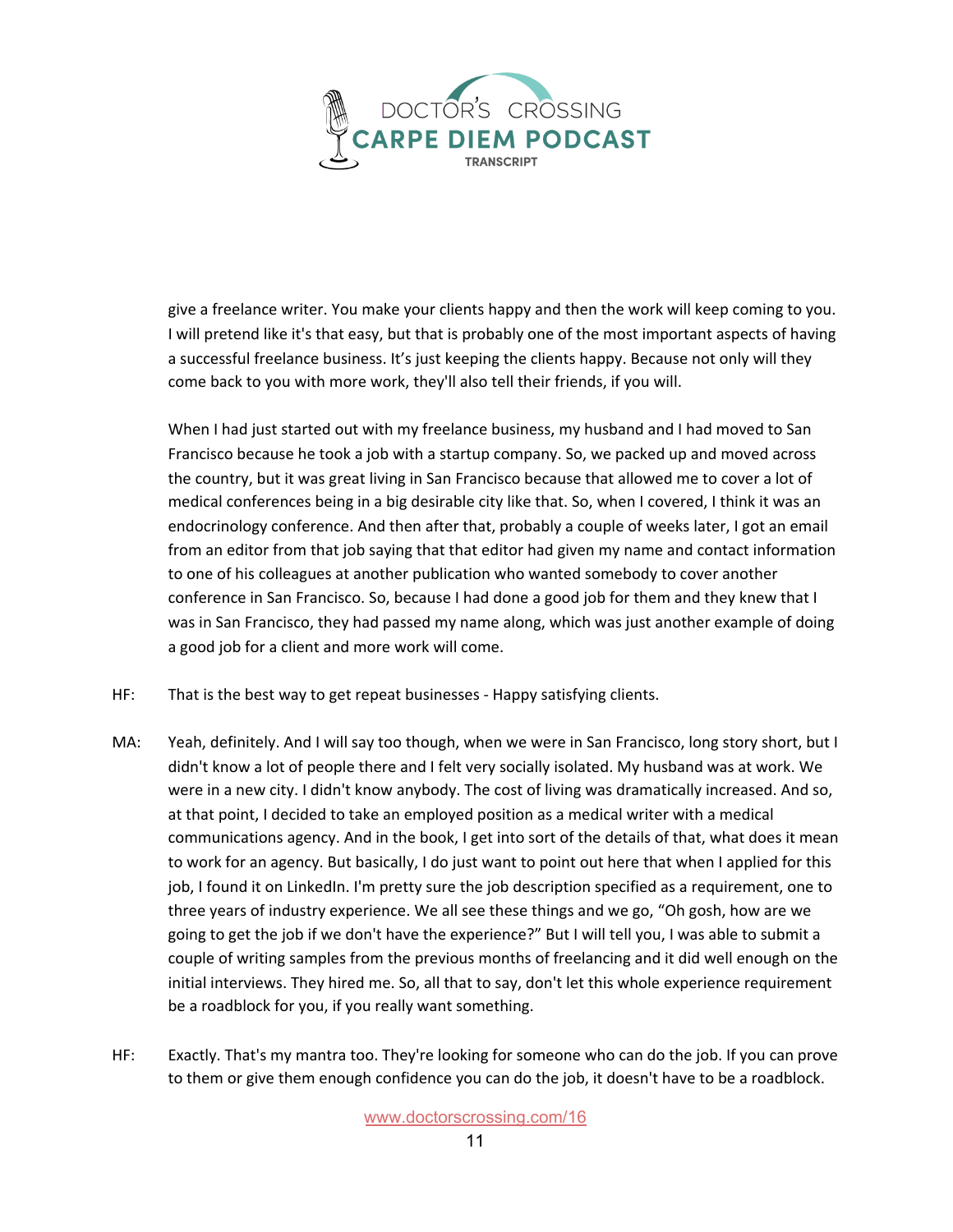

- MA: Exactly.
- HF: All right. So that was number five, land your first job. And in the book, you talk more about the difference between freelance and employee positions and that can be researched further because you did both. And I think they both have merit and challenges too. I did want to share something from your book as we're getting close to the end here. Is that okay if I read something?
- MA: Yes, please.
- HF: Okay. "I fell in love with non-fiction writing in undergrad and even had an instructor encourage me to follow that path. But after my father told me, I wouldn't make any money doing it, that was that. It's weird that I gave up so easily, particularly because I can be quite stubborn. But of course, hindsight is 20-20. I regret not being more thoughtful about pursuing a career in a field that made me truly happy. But in my house that was not encouraged. 'It's called work for a reason', I was told. You find a respectable job, make some money and have a family. Eventually you can retire and do something enjoyable".

So, I read that Mandy, because I'd love to hear from your perspective, any words of advice for those out there who are thinking of dismissing their passion because it's too hard or they feel like it's just a dream.

MA: I would say, if you feel strongly enough about something that you call it your passion, or if you find yourself gravitating towards it and it doesn't feel like work, then do it. Just go for it. I just feel like life is too short to have any regrets and wish that you would've pursued something that made you happy. Because at the end of the day, just because you can do something doesn't mean you should. I mean, obviously I demonstrated that I could go to medical school and I could be a practicing clinician. That doesn't mean I should. I was miserable. So, I don't know. I think that we would all do ourselves a service and those around us probably too, if we really truly enjoyed what we're doing in life.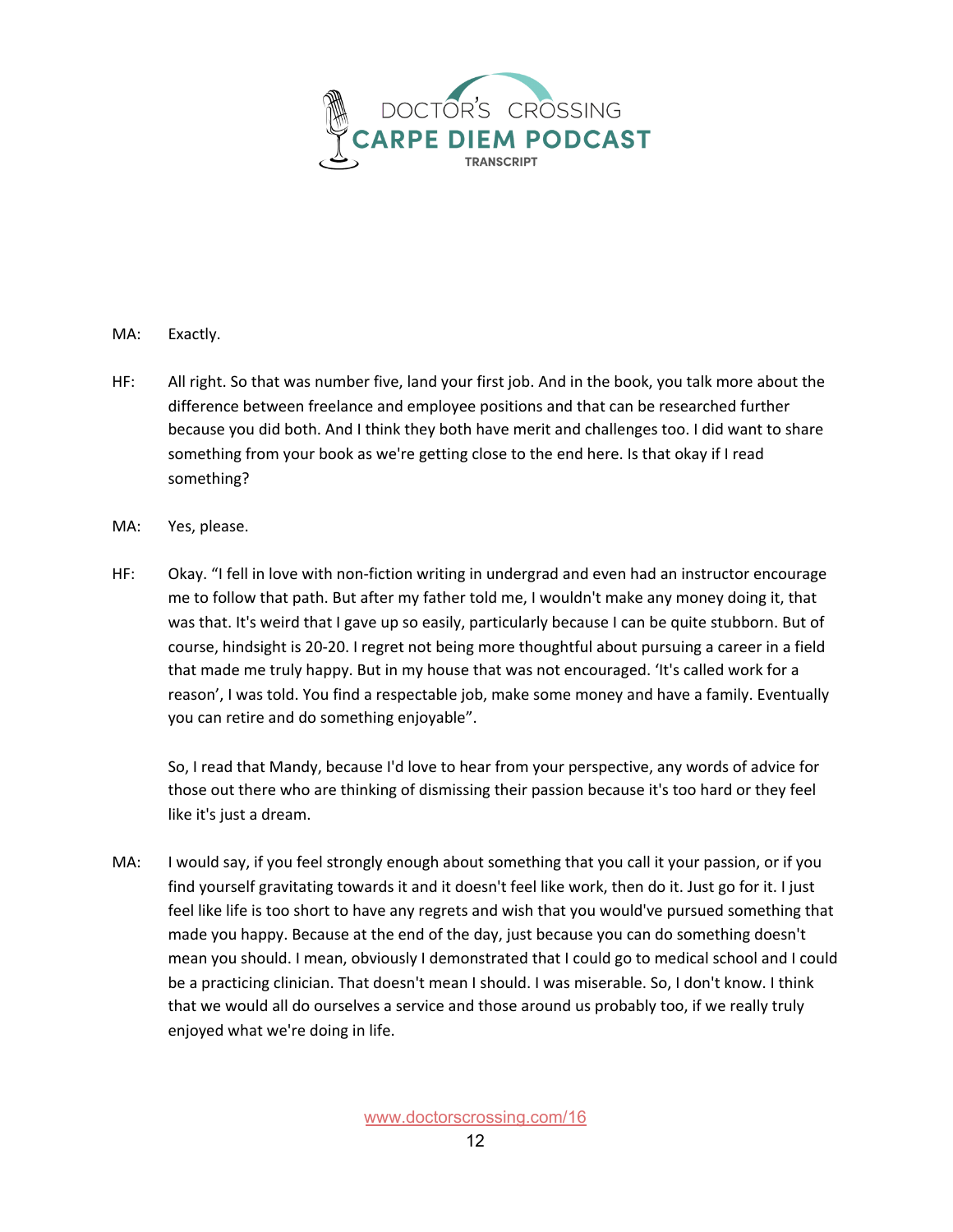

- HF: Yeah. And we see how that energy is almost like sitting on a volcano underneath. When you can tap into it, it is like a volcano. It will carry you very far. And at the very worst case, if you give yourself a chance to explore it, then you can at least say "I tried" and it won't be a question in your mind anymore.
- MA: Right. No regrets.
- HF: So, this has been so much fun and I wish we could go on even longer, but I would love to have you tell the listeners how they can get in touch with you and where they can find this great new book you have out.
- MA: Sure. So, you can contact me through my website, which is [armitagemedicalwriting.com.](https://www.armitagemedicalwriting.com/) And, like I said, there's a contact link on the website that comes directly to my email. You can also find me on LinkedIn. As for the book, you can find all of the purchase options on my website. So, you can purchase from Amazon. And there are a few digital options through Barnes & Noble, Kobo and Amazon as well, and in Apple books too. But rather than tracking those down, you can just find all those links on my website.
- HF: Fantastic. And if you'd like some additional information about medical writing, you can go to [www.doctorscrossing.com/medicalwriting](http://www.doctorscrossing.com/medicalwriting) and there is a freebie you can download. But definitely if you have a strong interest, I highly recommend her book. It's under a hundred pages. And her story is really well told in there. Plus, there's a lot of great information. So, Mandy, this has been so much fun. I'm so glad that we can pick up after that initial conversation and celebrate where you are today, because it's a fantastic story of triumph.
- MA: Well, thank you so much for having me. And again, thank you so much for your help. I'm so glad we've stayed in touch throughout all of these years. And I still say I wouldn't be where I am today without you. So, thank you.
- HF: Well, it was completely my pleasure. I feel like I can only take a little bit of credit because you really took off with those jet engines. I'm really proud of you, and I'll look forward to celebrating your book and recommending it and watching what you do in the coming years.